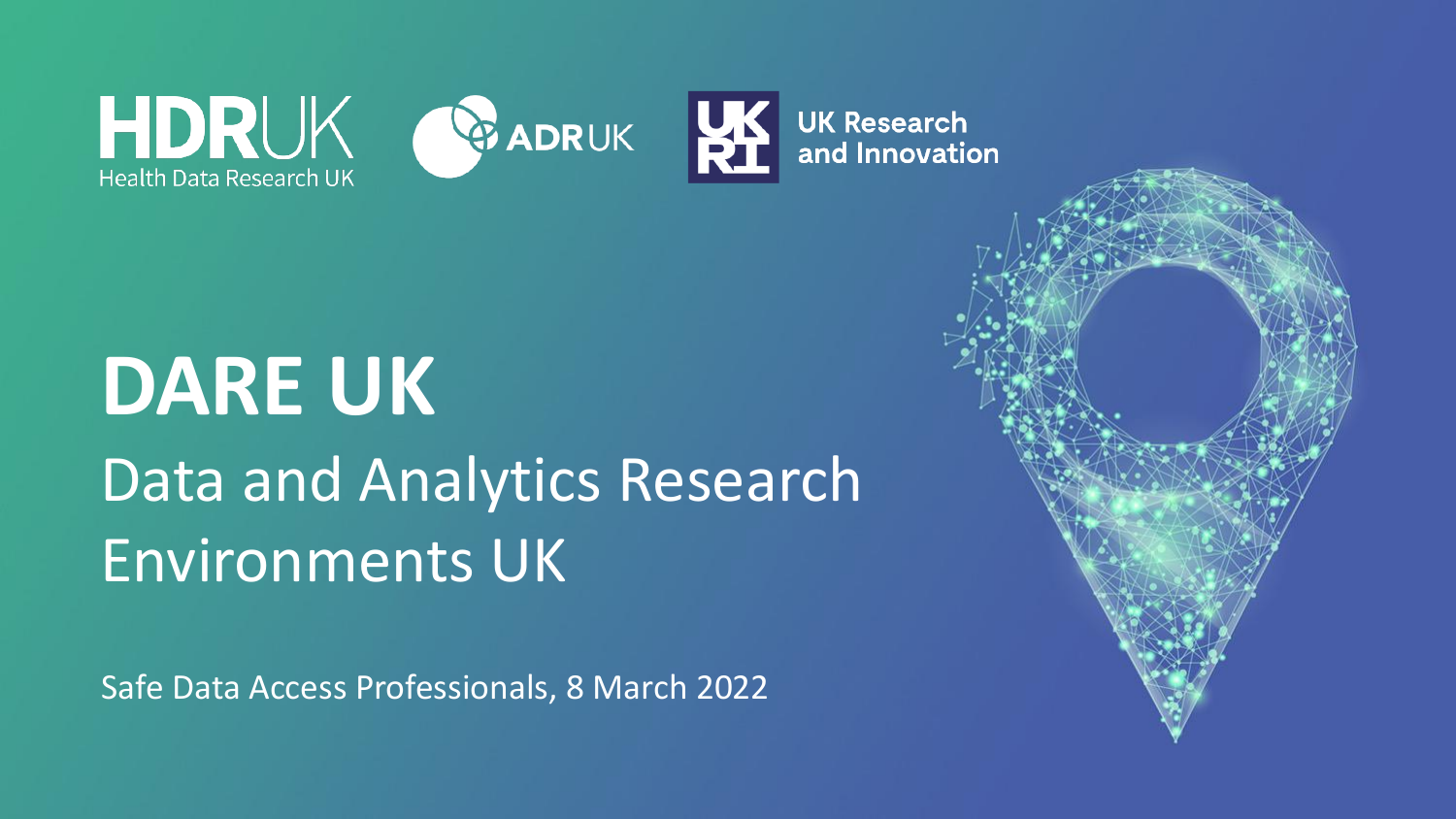

DARE UK aims to design and deliver a national data research infrastructure that is **joined-up**, **demonstrates trustworthiness**  and supports **research at scale for public good**.

DARE UK is funded by [UK Research and Innovation,](http://www.ukri.org/) with Phase  $1 - '$ Design and Dialogue' – led by Health [Data Research UK \(HDR UK\)](http://www.hdruk.ac.uk/) and ADR UK [\(Administrative Data Research UK\).](http://www.adruk.org/)

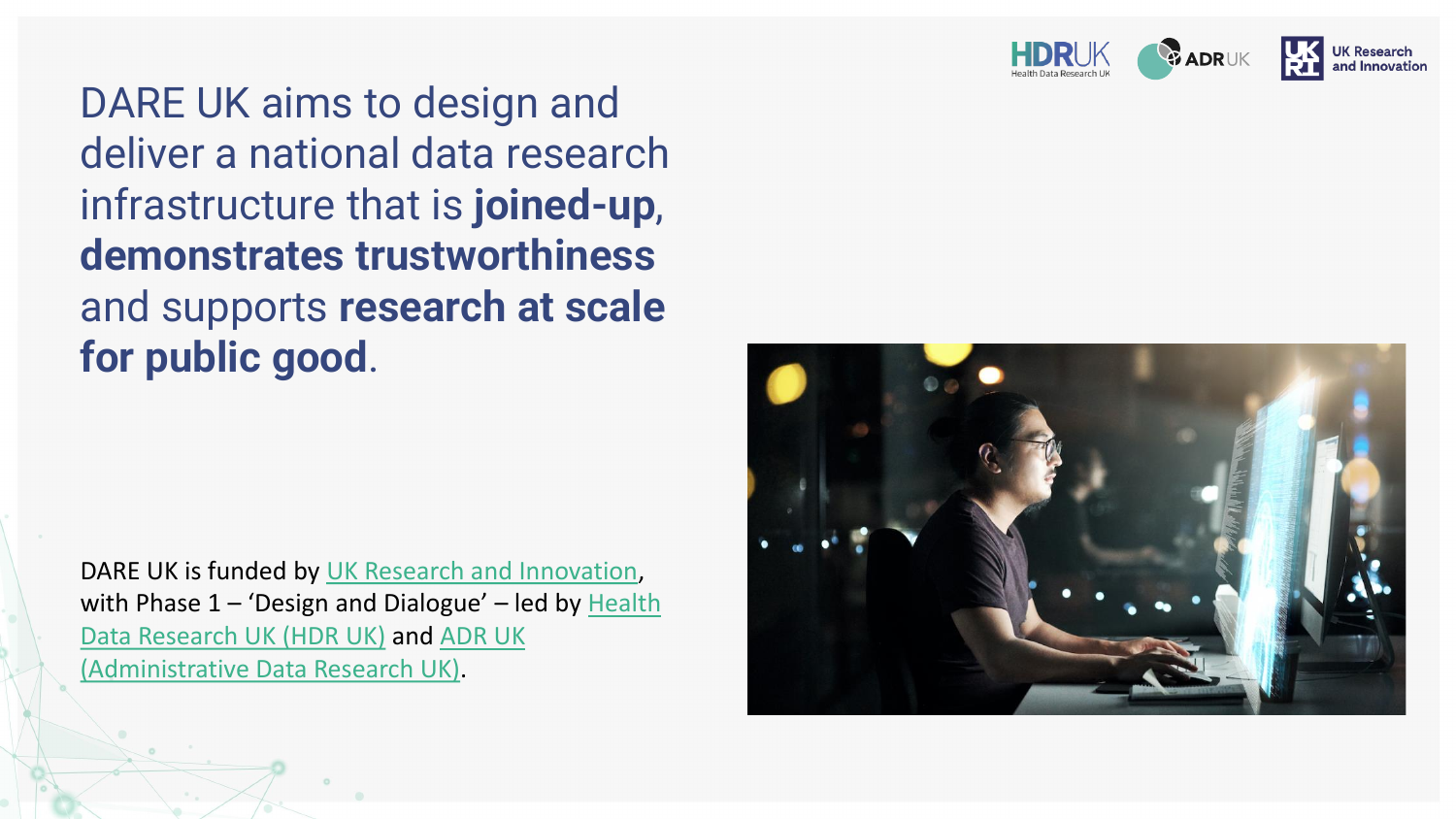

# **DARE UK programme vision A pan-UKRI initiative**



*DARE UK was initiated to enable a step-change in the national capability for cross-domain, crossjurisdictional linkage and analysis of sensitive data for research and innovation, at pace and at scale. The scope of the programme covers all UKRI research councils.*

版

Economic and Social **Research Council** 



阪 **Innovate UK** 



\*Research England currently not represented on the UKRI Digital Research Infrastructure Committee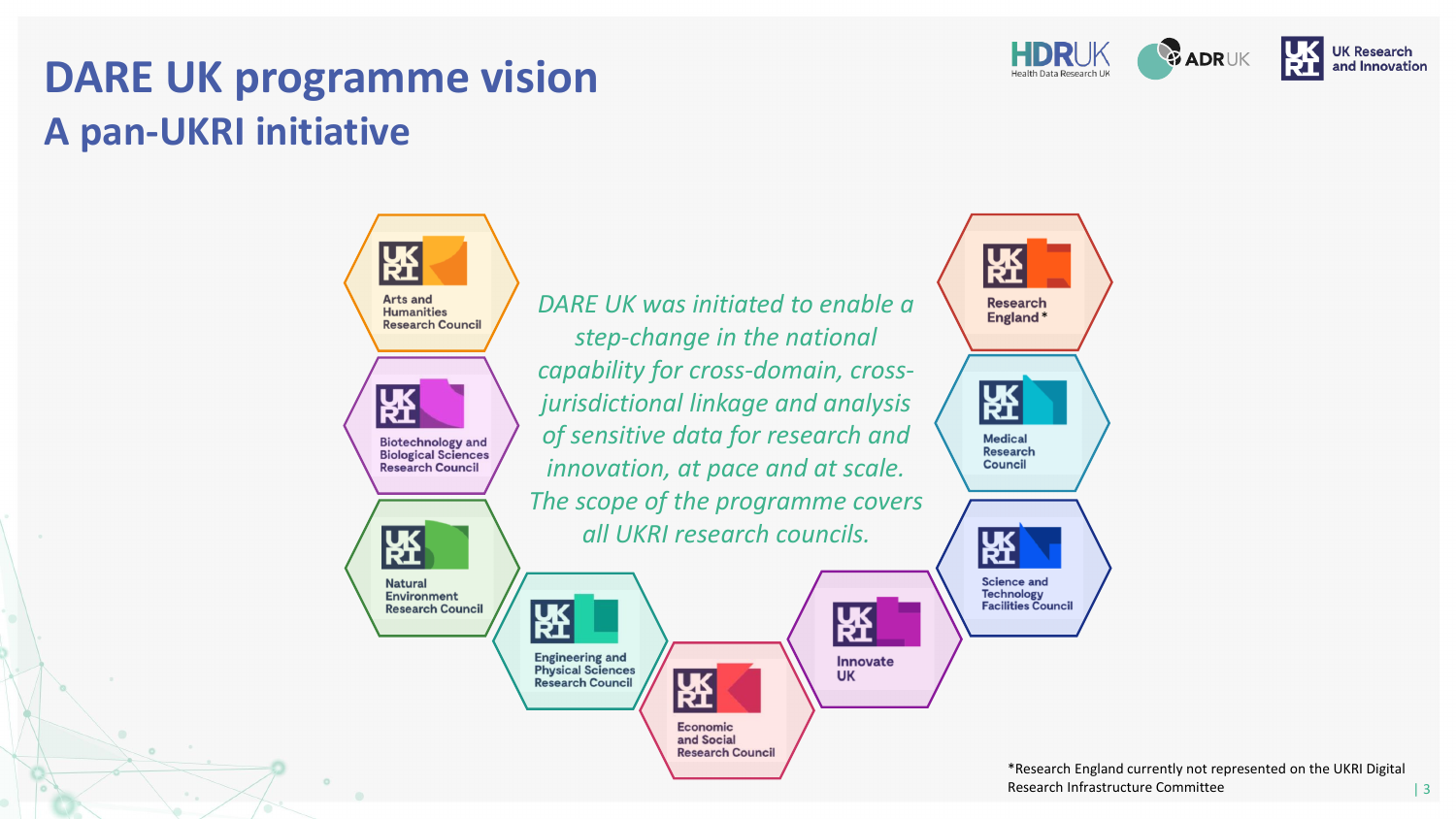#### **DARE UK is a multi-phase, multi-year programme**



#### **Phase 1: Design & Dialogue**

September 2022 (TBC)

**Phase 2: Build, Test & Establish**

September 2023 (TBC)

June 2026

**Phase 3: Deliver, Optimise & Federate**

#### *Phase 1: Design & Dialogue*

**HDRUK** 

**BADRUK** 

**UK Research** 

Phase 1 of the DARE UK programme is an extensive listening exercise. The goal is to understand, through open dialogue with stakeholders – including researchers, technologists, the public and others – what's needed to enable more efficient, coordinated and trustworthy data research across the UK. By exploring stakeholder experiences and challenges from existing infrastructure, we will ensure that subsequent phases of DARE UK address the needs of the UK in making the best use of data at scale for public benefit.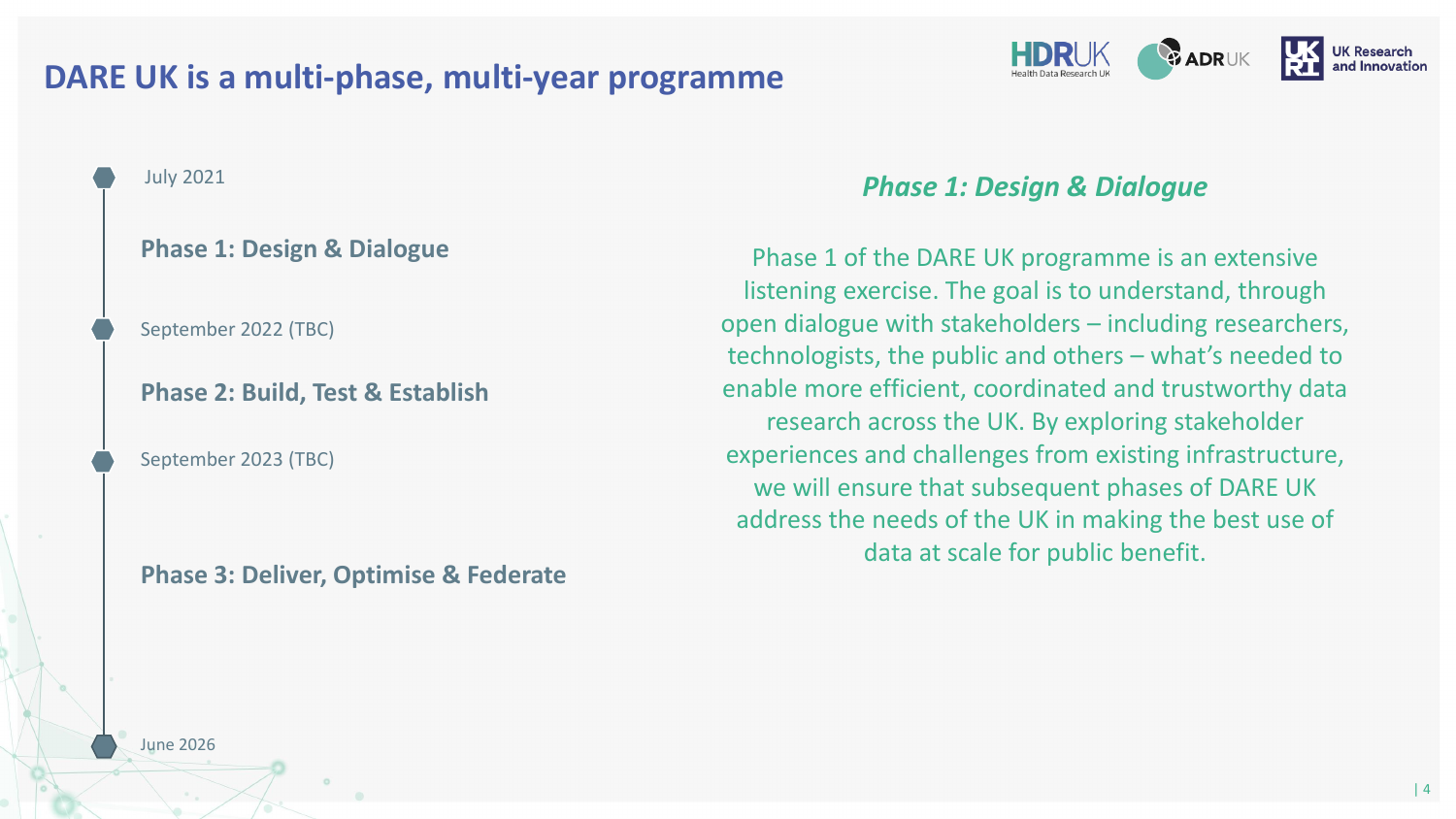

# **What question is DARE UK Phase 1 seeking to answer?**

*"How should a national data research infrastructure be designed and delivered so that sensitive data can be connected and analysed in a secure, efficient, sustainable and trustworthy way?"*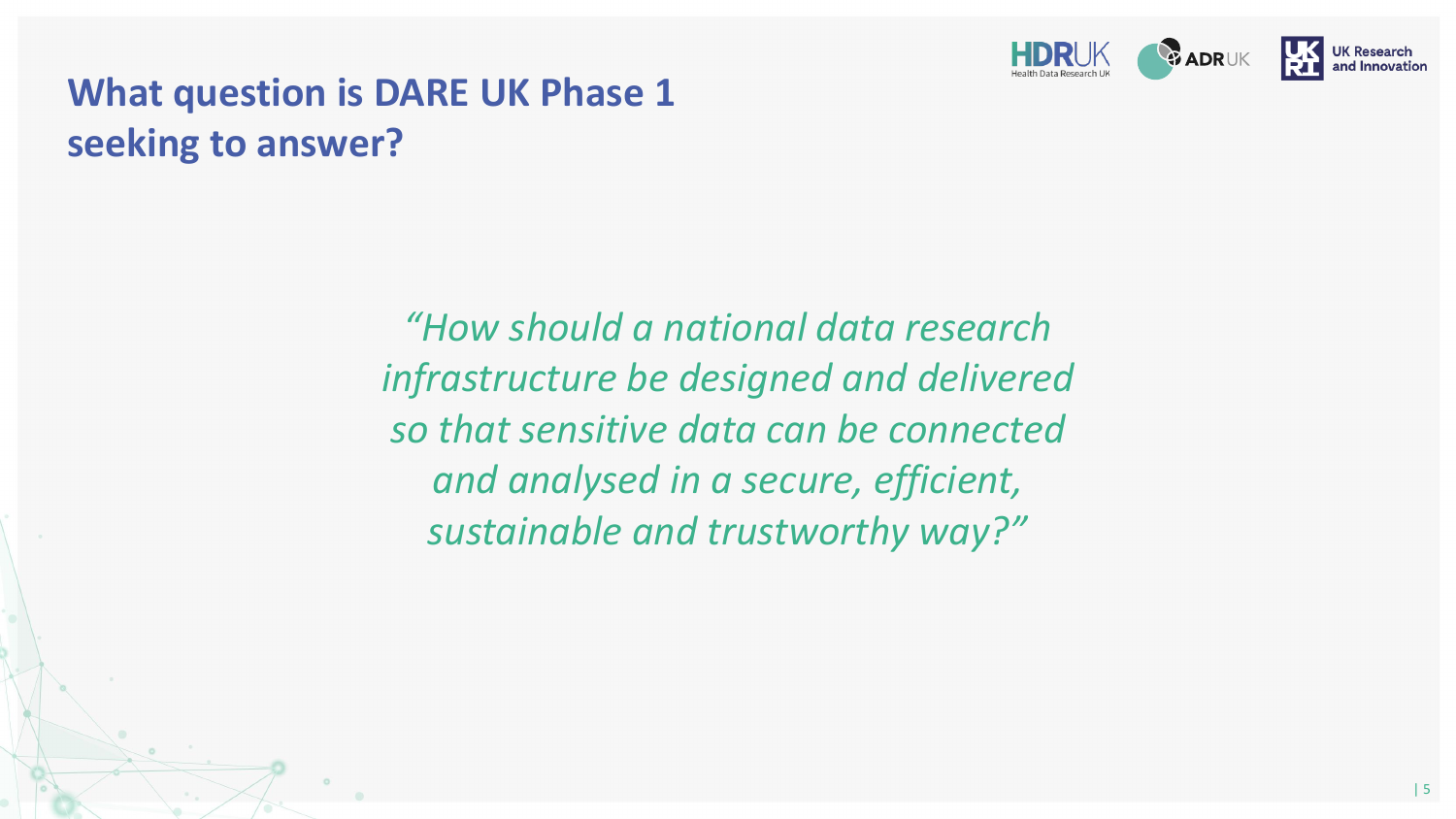# **Assumptions**





- We are **not starting from scratch**
- There is a **cross-council need**
- A federated infrastructure is **technically feasible**
- It is **ethically and legally feasible**, and must be built in a **trustworthy** way
- It is feasible to do within the **funding and time envelope** set by UKRI
- There is strong **buy-in** from the Research Councils, government, data custodians and researchers for this approach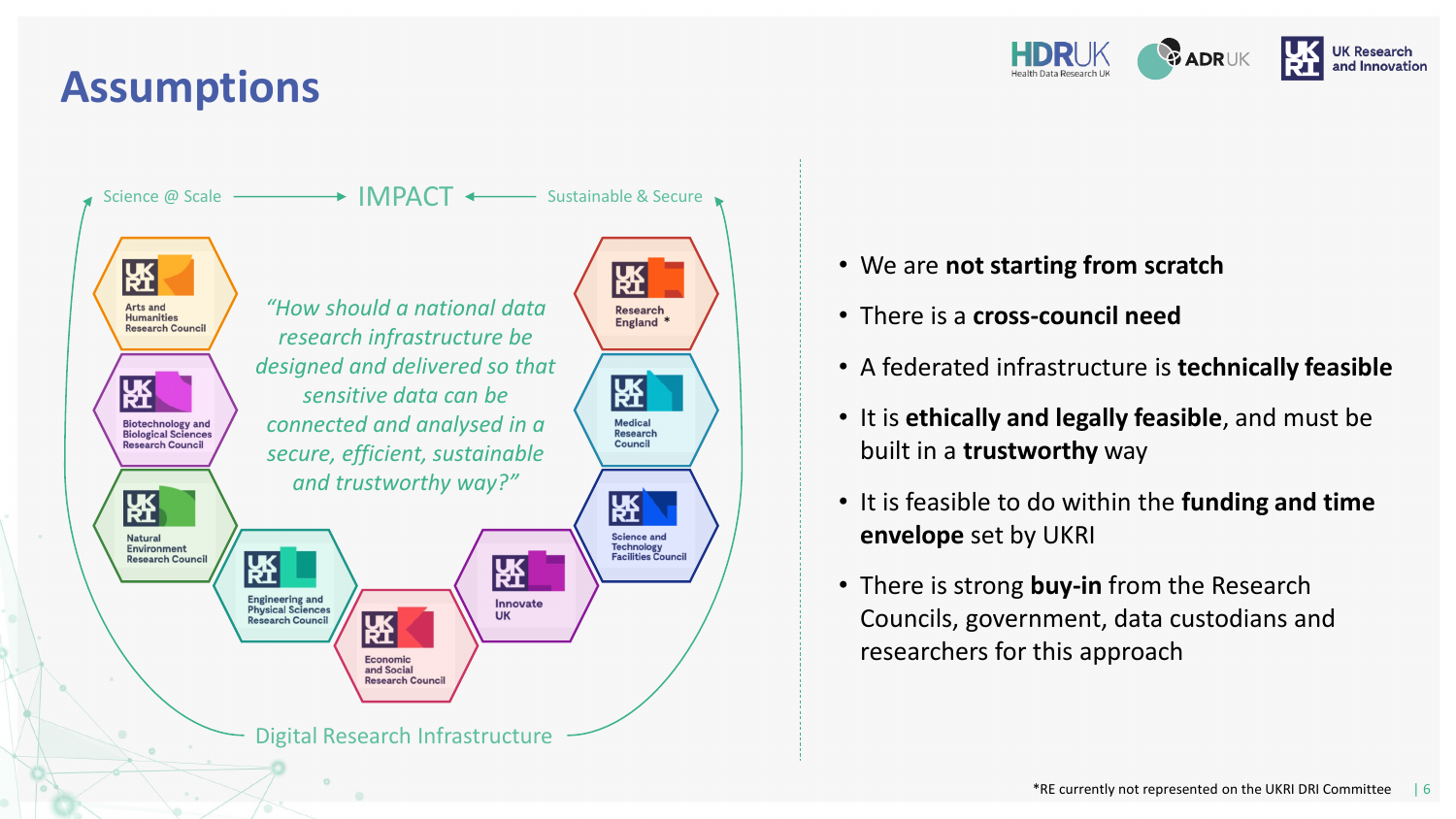## **Six key themes based on the initial landscape review**



- 1. Data and discovery
- 2. Access and accreditation

HDRUK

**DE ADRUK** 

**UK Research** and Innovation

- 3. Core federation services
- 4. Capability and capacity building
- 5. Demonstrating trustworthiness
- 6. Funding and incentives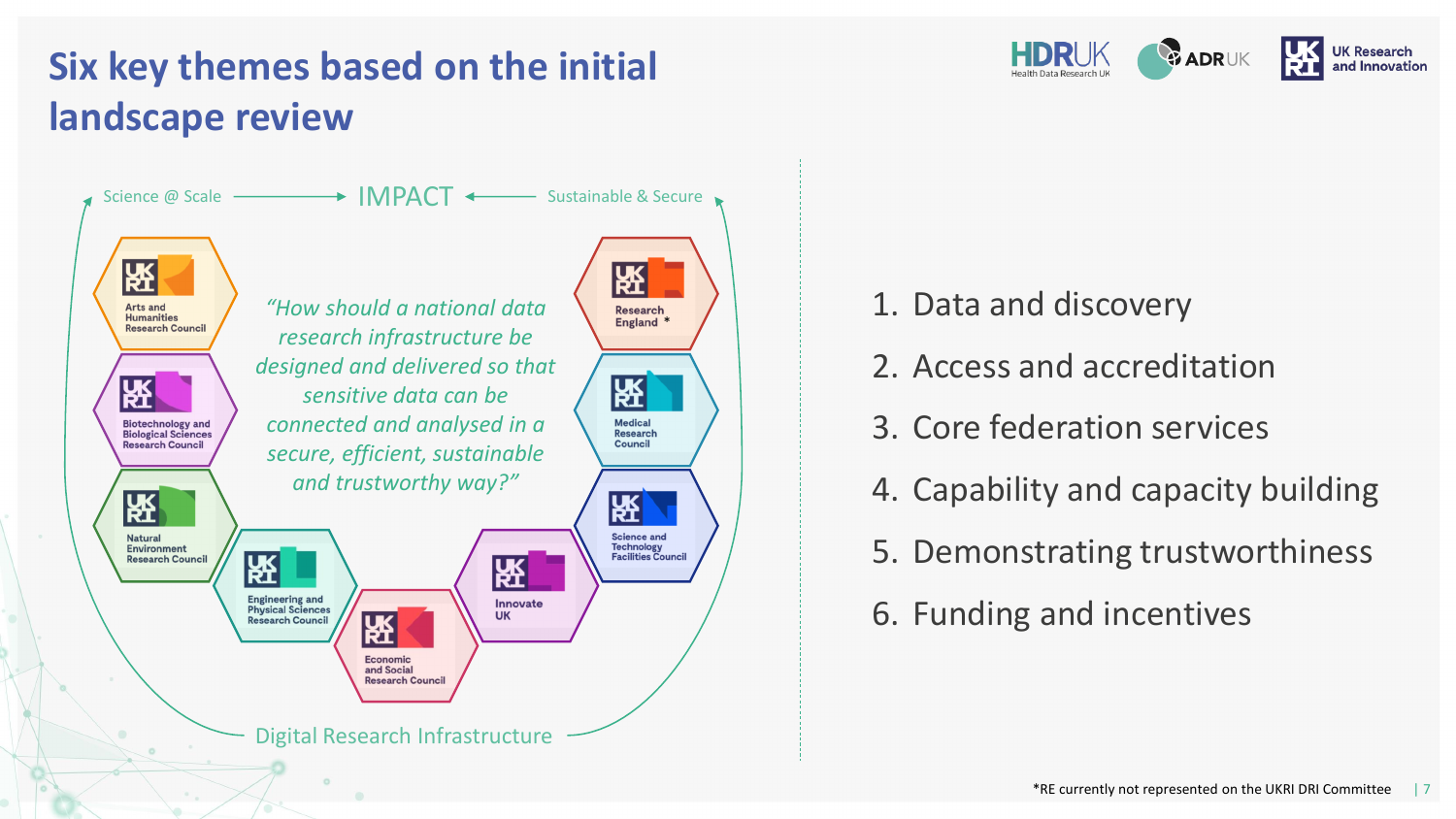#### **Phase 1 process and deliverables**





- Community co-developed design for a novel, sustainable national federated digital infrastructure for sensitive data (including linking sensitive data)
- Specifications for sprints or use cases addressing specific aspects of the approach
- Stakeholder and public engagement and co-creation
- Detailed delivery plan for Phase 2 (09/22 08/23)
- Outline delivery plan for Phase 3 (09/23 06/26)
- Business case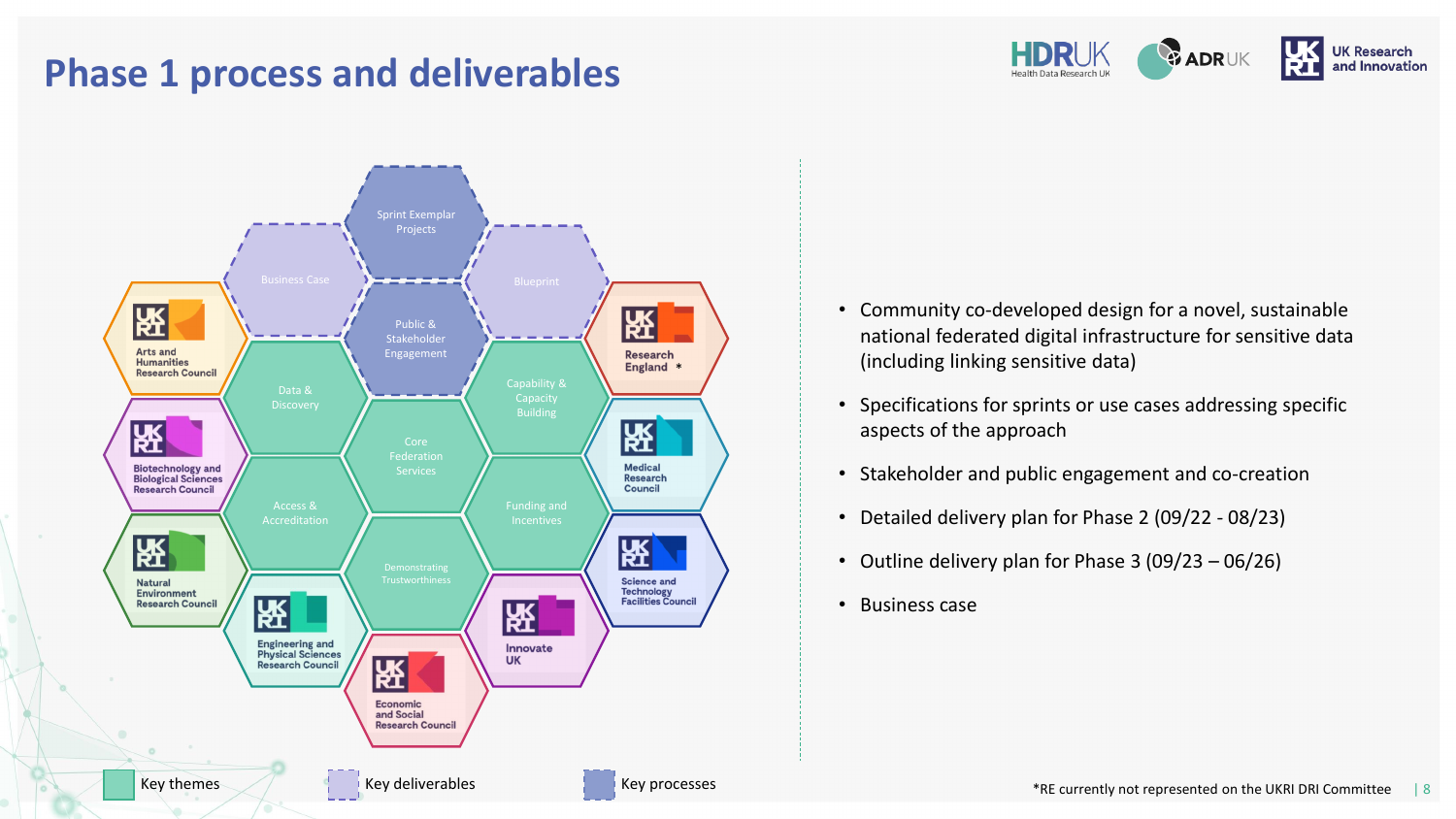### **DARE UK Phase 1 – Sprint Exemplar Projects**



UKRI has awarded over £2 million to fund nine research teams to deliver a programme of Sprint Exemplar Projects as part of DARE UK Phase 1. The purpose is to uncover and test early thinking in the development of a joined-up and trustworthy national data research infrastructure.



they aim to achieve **[on the DARE UK website](https://dareuk.org.uk/our-work/sprint-exemplar-projects/)**.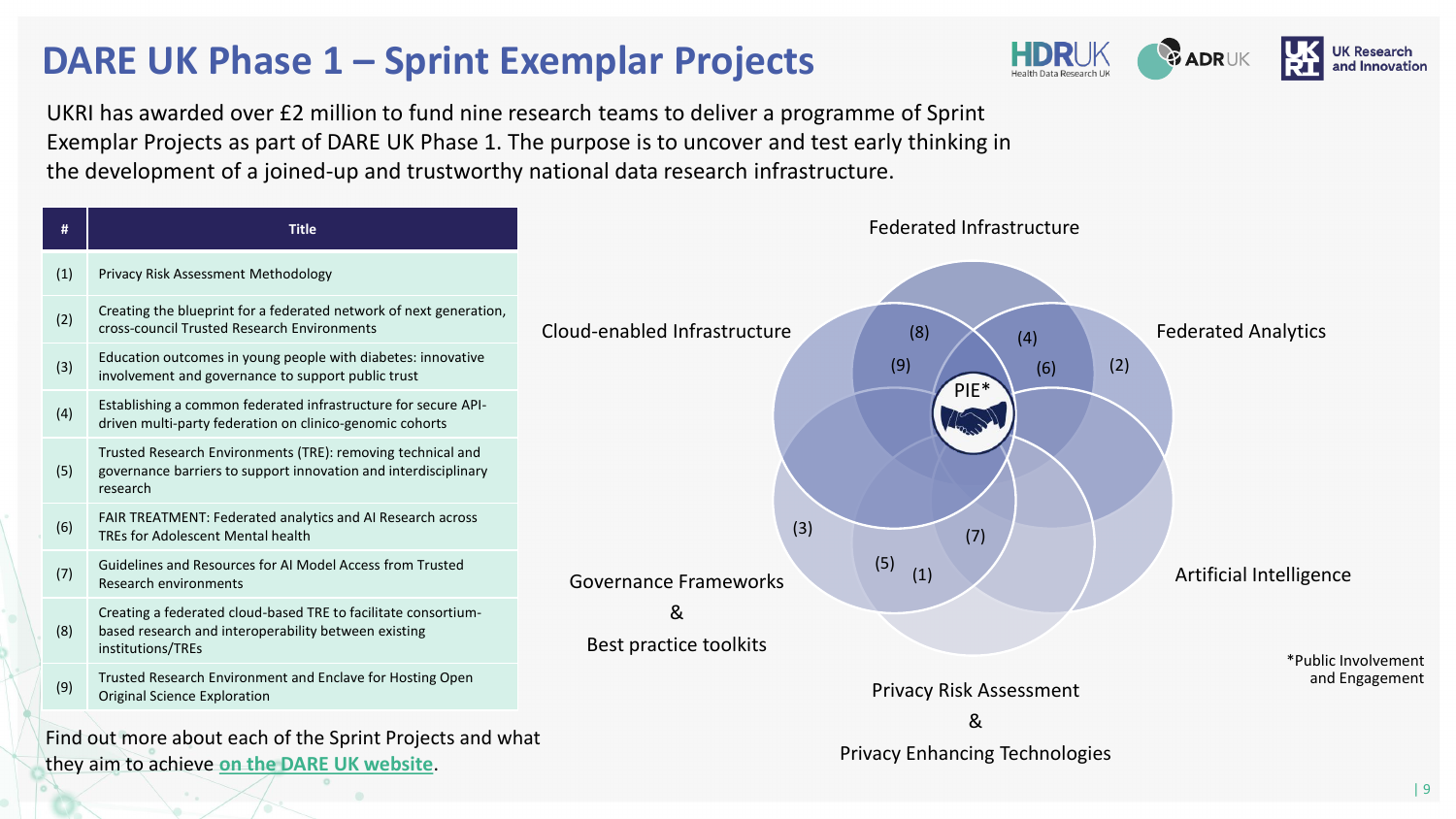## **DARE UK Phase 1 Public involvement and engagement**

Public involvement and engagement is embedded throughout the DARE UK programme to inform our planning and delivery and make sure we are working in a trustworthy way.

#### **Public Contributors**

We have recruited members of the public to sit on both the DARE UK Programme Board and Scientific and Technical Advisory Group. We also have a Delivery Team Public Advisor, who we consult on our day-to-day activities.

#### **Public Dialogue**

In partnership with [Kohlrabi Consulting,](https://www.kohlrabiconsulting.co.uk/) we have delivered a public dialogue to get to the depth of public views regarding what a trusted and connected national data research infrastructure should look like. The Dialogue findings will be published in Spring 2022. **[Visit the DARE UK website to find](https://dareuk.org.uk/involving-the-public/) out more**.



**BEADRUK**